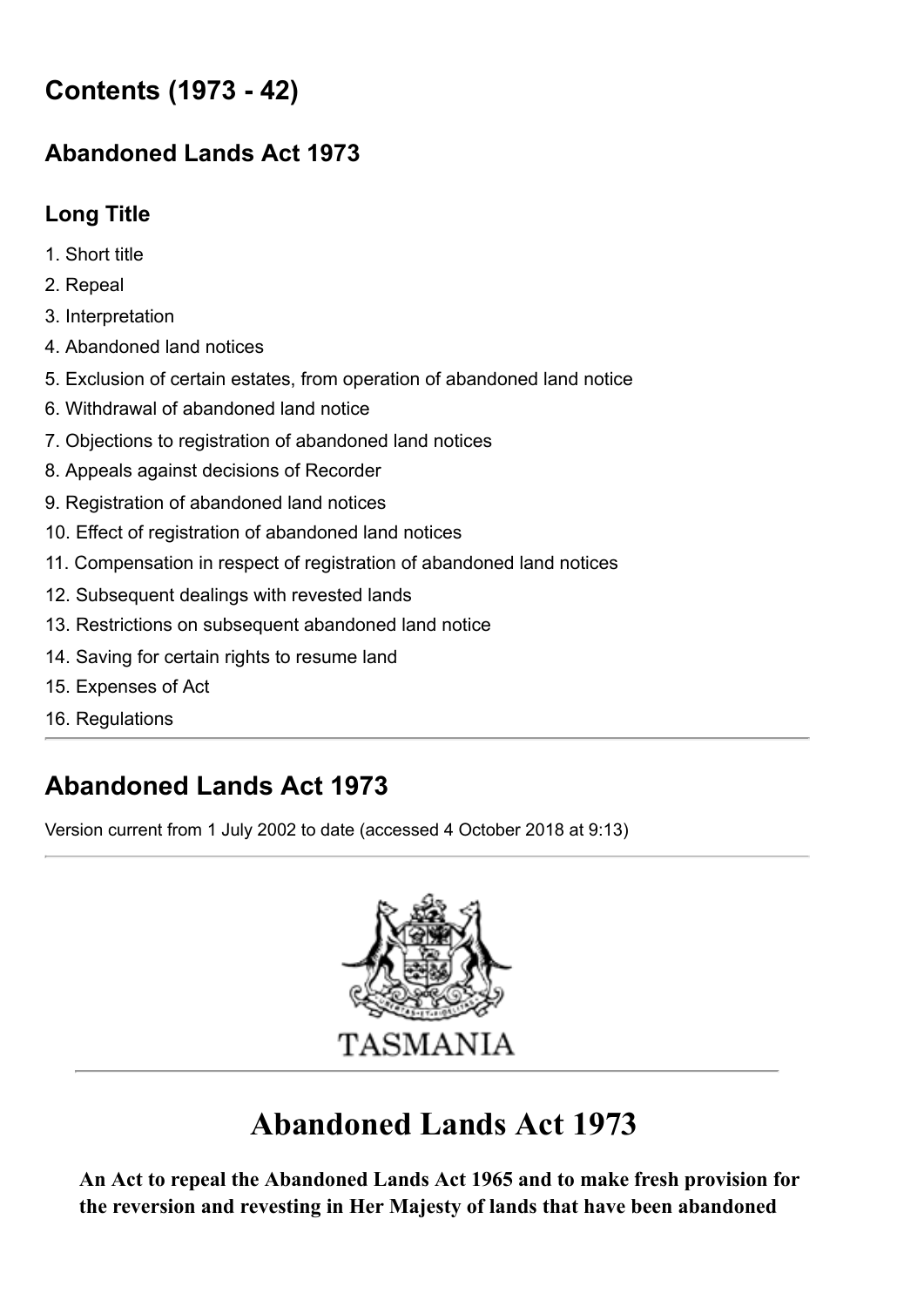Be it enacted by His Excellency the Governor of Tasmania, by and with the advice and consent of the Legislative Council and House of Assembly, in Parliament assembled, as follows:

#### <span id="page-1-0"></span>**1. Short title**

This Act may be cited as the [Abandoned](https://www.legislation.tas.gov.au/view/html/inforce/2002-07-01/act-1973-042) Lands Act 1973 .

#### <span id="page-1-1"></span>**2. Repeal**

The [Abandoned](https://www.legislation.tas.gov.au/view/html/inforce/2002-07-01/act-9999-999) Lands Act 1965 is repealed.

#### <span id="page-1-2"></span>**3. Interpretation**

In this Act, unless the contrary intention appears –

*abandoned land notice* means such an abandoned land notice as is referred to in [section](#page-1-3) 4 ;

*Director* means the Director-General of Lands:

*Recorder* means the Recorder of Titles;

*Register* has the same meaning as it has in the Land [Titles](https://www.legislation.tas.gov.au/view/html/inforce/2002-07-01/act-1980-019) Act 1980;

*registered*, when used in relation to an abandoned land notice, means registered in accordance with this Act.

#### <span id="page-1-3"></span>**4. Abandoned land notices**

(1) Where the Minister is satisfied as respects any land –

(a) that during the last preceding 6 years no payments by way of land tax or rates have been made in respect of the land;

(b) that no person is occupying the land; and

(c) that it has not been possible, after reasonable inquiry, to find any person who, by reason of an estate or interest vested in him, has a right to occupy the land –

he may cause an abandoned land notice in respect of the land to be published in accordance with this section.

<span id="page-1-4"></span>(2) An abandoned land notice in respect of any land is a notice that specifies the land and states –

(a) that the Minister is of opinion that the land should be treated as having been abandoned by the owner thereof;

(b) that, subject to the determination of any objections that may be made to the notice, it is the intention to register the notice;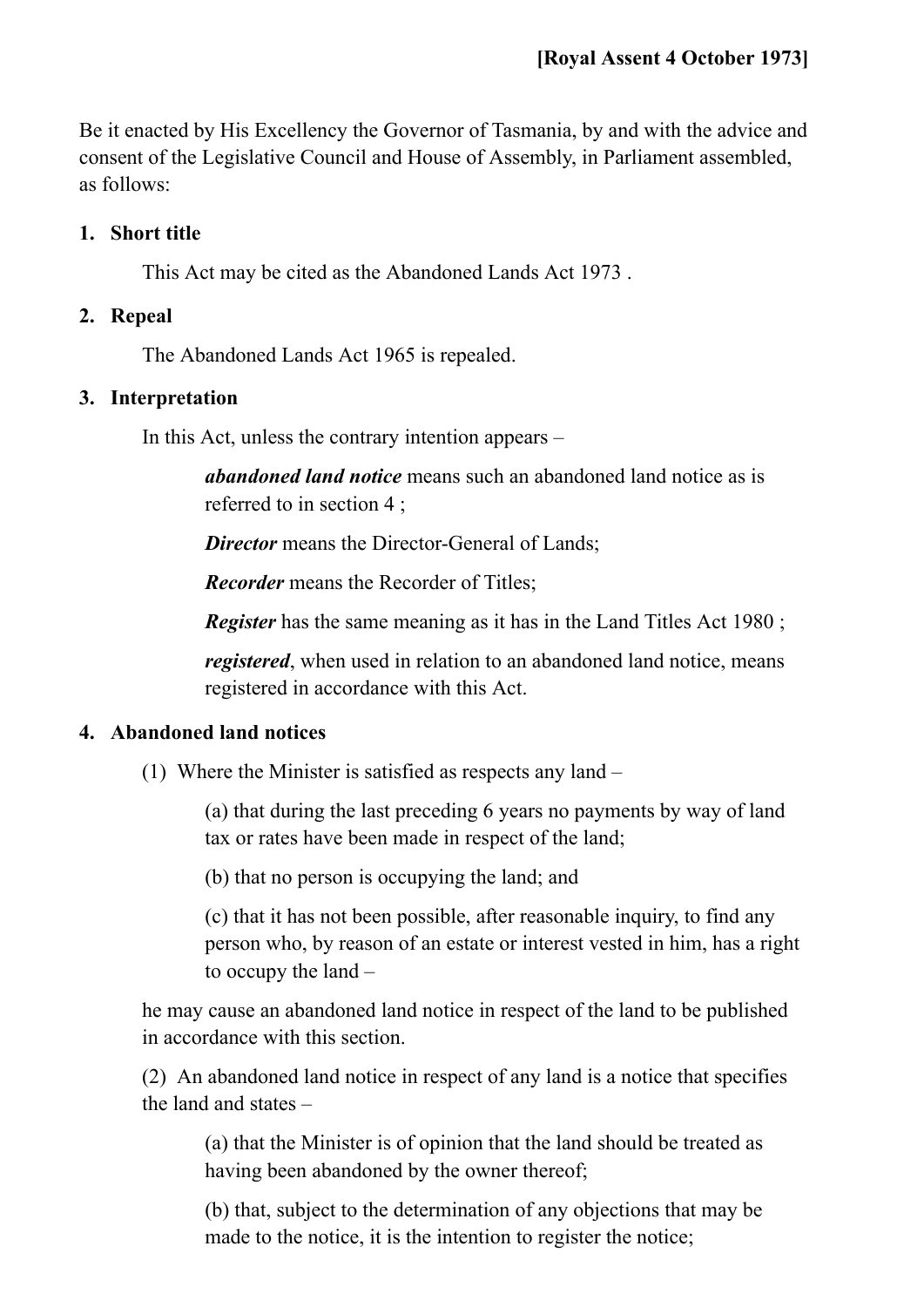(c) that, on the registration of the notice, the land will revert to and revest in the Crown freed and discharged from all estates and interests subsisting in any other person, save only such as may expressly be excluded from the operation of the notice; and

<span id="page-2-1"></span>(d) that objections with respect to the registration of the notice may be made to the Director before such date as may be specified therein.

(3) The date specified in an abandoned land notice for the purposes of [subsection](#page-1-4) (2) [\(d\)](#page-2-1) shall not be earlier than 3 months after the notice has been published in accordance with this section, nor, if a copy of the notice is required to be furnished to the Recorder under [subsection](#page-2-2) (6) , earlier than 3 months after being so furnished.

(4) An abandoned land notice in respect of any land shall be published by causing it  $-$ 

(a) to be published in the *Gazette*;

(b) to be published twice in a newspaper or newspapers circulating in the district in which the land is situated; and

(c) to be posted at the municipal office of the municipality in which the land is situated in some conspicuous place on or near the outer door of that office.

(5) A notice in a newspaper stating that, pursuant to an abandoned land notice published in a specified issue of the *Gazette*, it is intended to acquire specified land in accordance with this Act shall, if an abandoned land notice is so published with respect to that land, be deemed for the purposes of this section to constitute the publication of that abandoned land notice in that newspaper with respect to that land.

<span id="page-2-2"></span>(6) Where an [abandoned](https://www.legislation.tas.gov.au/view/html/inforce/2002-07-01/act-1980-019) land notice relates to land that is subject to the Land Titles Act 1980 the Director shall furnish to the Recorder a copy of the notice together with a notification of the folio of the Register to which it refers, and the Recorder shall record the notice on that folio.

(7) Where a recording has been made in respect of any land under subsection (6) , the rights under the [abandoned](#page-2-2) land notice to which that entry relates shall be deemed to be an interest for the [purposes](https://www.legislation.tas.gov.au/view/html/inforce/2002-07-01/act-1980-019) of [section](https://www.legislation.tas.gov.au/view/html/inforce/2002-07-01/act-1980-019#GS40@EN) 40 of the Land Titles Act 1980 .

## <span id="page-2-0"></span>**5. Exclusion of certain estates, from operation of abandoned land notice**

(1) Where the Minister is satisfied that a person has or is entitled to any estate or interest in the land to which an abandoned land notice relates he may exclude from the operation of the notice those rights or, by agreement with that person, some other rights in substitution therefor.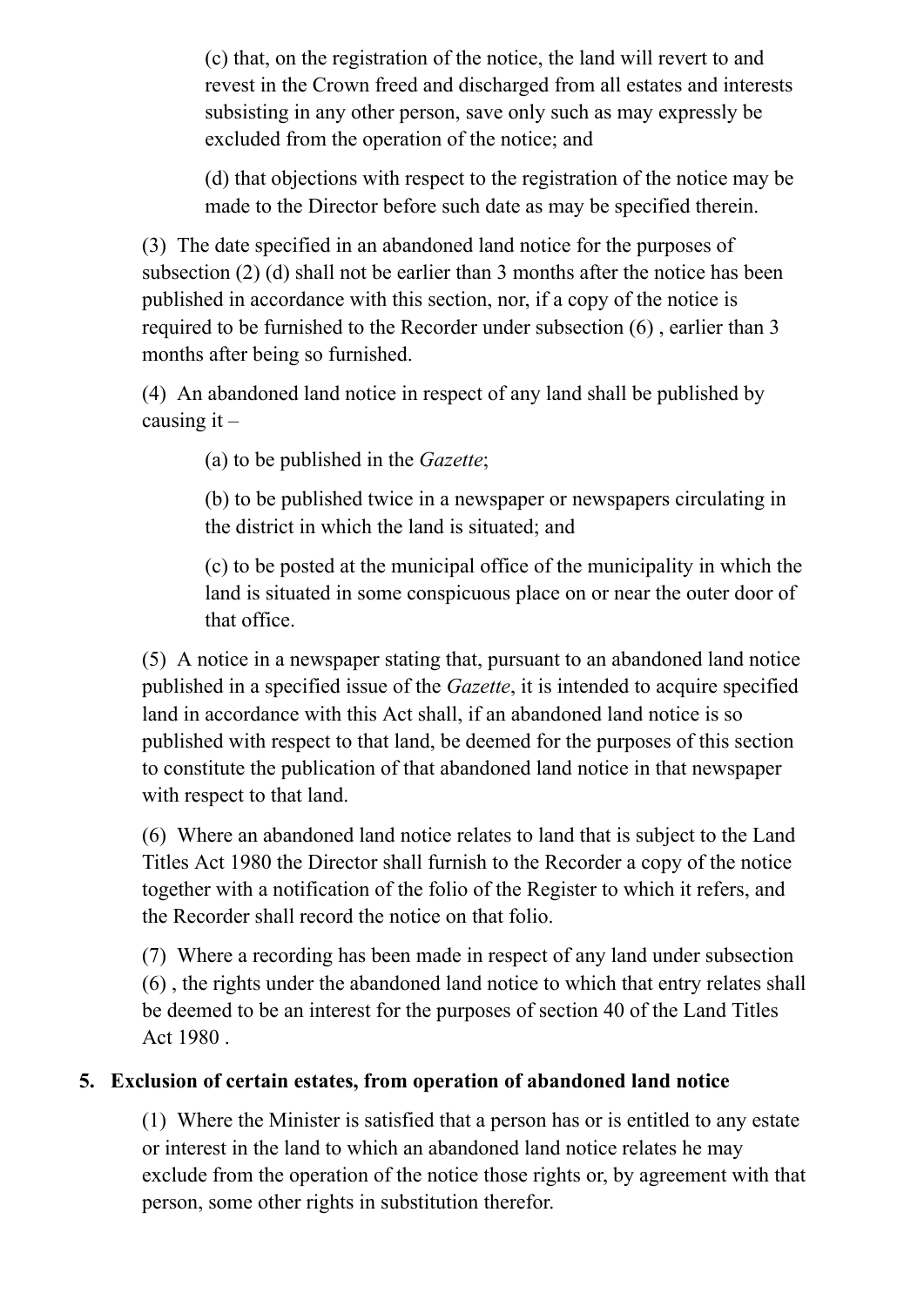(2) Where under this section the Minister excludes any estate or interest from the operation of an abandoned land notice he shall cause to be endorsed on any copy or memorial of the notice required for the purpose of the registration of that notice a memorandum specifying that estate or interest and stating that it is excluded from the operation of the notice.

## <span id="page-3-0"></span>**6. Withdrawal of abandoned land notice**

(1) At any time before the registration of an abandoned land notice in respect of any land the Minister may withdraw the notice in relation to that land, and, on being so withdrawn, the notice ceases to be of any further effect with respect to that land.

<span id="page-3-2"></span>(2) Where the Minister withdraws an abandoned land notice with respect to any land he shall, if –

(a) any objection has been made to the registration of the abandoned land notice in respect of that land; or

(b) the land is land subject to the Land [Titles](https://www.legislation.tas.gov.au/view/html/inforce/2002-07-01/act-1980-019) Act 1980 –

cause the Recorder to be furnished with a certificate that the notice has been withdrawn with respect to that land.

(3) On receiving a certificate under [subsection](#page-3-2) (2) with respect to any land subject to the Land [Titles](https://www.legislation.tas.gov.au/view/html/inforce/2002-07-01/act-1980-019) Act 1980 the Recorder shall record the certificate on the relevant folio of the Register.

## <span id="page-3-1"></span>**7. Objections to registration of abandoned land notices**

<span id="page-3-3"></span>(1) An objection with respect to the registration of an abandoned land notice shall be in writing delivered to the Director on or before the date specified in that behalf in the notice and shall state –

(a) the name and the address of the place of abode or business of the person by or on whose behalf the objection is made; and

(b) the nature of the estate or interest that that person claims in the land the subject of the notice –

and contain such other particulars as may be prescribed.

(2) In relation to an abandoned land notice references in this Act to an objection shall be construed as references to an objection to the registration of that notice made in accordance with [subsection](#page-3-3) (1) .

(3) Forthwith on the receipt of an objection with respect to an abandoned land notice the Director shall forward it to the Recorder and the Recorder shall make an inquiry into the objection, and, on that inquiry, make such determination on the objection as is required by this section.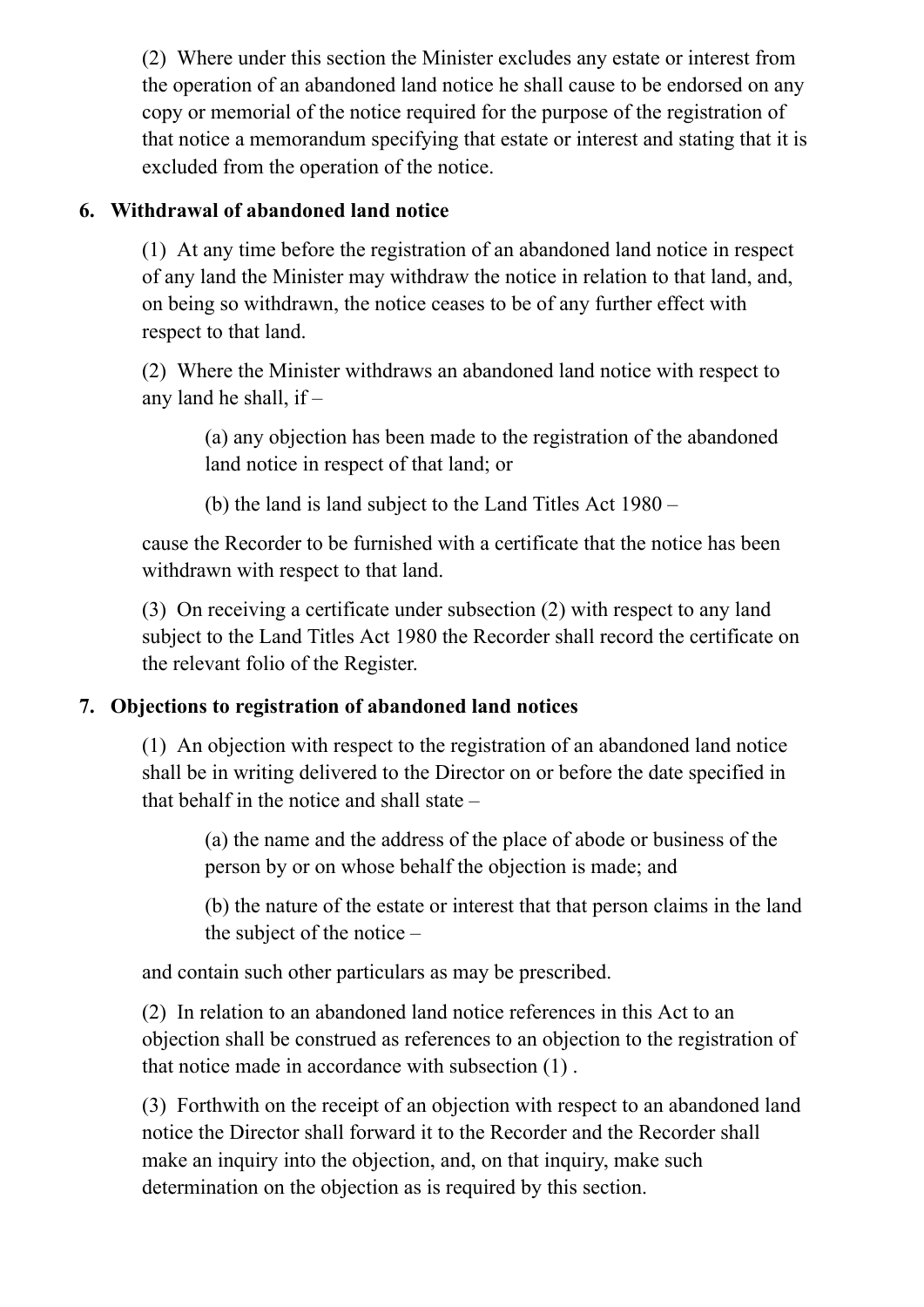(4) An objection with respect to an abandoned land notice may be withdrawn by the person by whom it was made by notice in writing served on the Recorder.

<span id="page-4-2"></span>(5) Where on the hearing of an objection in respect of an abandoned land notice the Recorder is of the opinion that the person by whom the objection was made has, or is entitled to, an estate or interest in the land to which the notice relates, that estate or interest shall in accordance with this Act be excluded from the operation of the notice.

<span id="page-4-3"></span>(6) In respect of each objection made in respect of an abandoned land notice the Recorder shall issue his certificate either –

(a) that the objection has been withdrawn; or

(b) that the objection has been heard and that either –

(i) no estates or interests are required to be excluded from the abandoned land notice as a consequence of the objection; or

(ii) such estate or interest as is specified in the certificate is, in accordance with [subsection](#page-4-2) (5) , to be excluded from the operation of the notice in consequence of the objection.

<span id="page-4-4"></span>(7) After the date specified in [subsection](#page-3-3) (1) the Director shall issue his certificate specifying the persons who have made objections with respect to the registration of the abandoned land notice and stating that no other objections have been made with respect to the registration, or, if no such objections have been made, his certificate to that effect.

# <span id="page-4-0"></span>**8. Appeals against decisions of Recorder**

(1) A person aggrieved by a certificate issued by the Recorder under [section](#page-3-1) 7 [\(6\)](#page-4-3) may summon the Recorder to appear before the Supreme Court to substantiate and uphold the certificate.

(2) An application for a summons under subsection  $(1)$  $(1)$  $(1)$  shall be made to a judge within 30 days of the issue of the certificate.

(3) Subject to this section the like proceedings shall be had on a summons issued under this section as may be had on a summons issued under section 144 of the Land [Titles](https://www.legislation.tas.gov.au/view/html/inforce/2002-07-01/act-1980-019) Act 1980 and the [provisions](https://www.legislation.tas.gov.au/view/html/inforce/2002-07-01/act-1980-019#GS144@EN) of that section apply and have effect accordingly.

(4) For the purposes of this section the order that the Court may make under [section](https://www.legislation.tas.gov.au/view/html/inforce/2002-07-01/act-1980-019#GS144@EN) 144 of the Land [Titles](https://www.legislation.tas.gov.au/view/html/inforce/2002-07-01/act-1980-019) Act 1980 shall be deemed to include an order revoking a certificate issued by the Recorder and directing him to issue a certificate in such form as the Court may specify.

## <span id="page-4-1"></span>**9. Registration of abandoned land notices**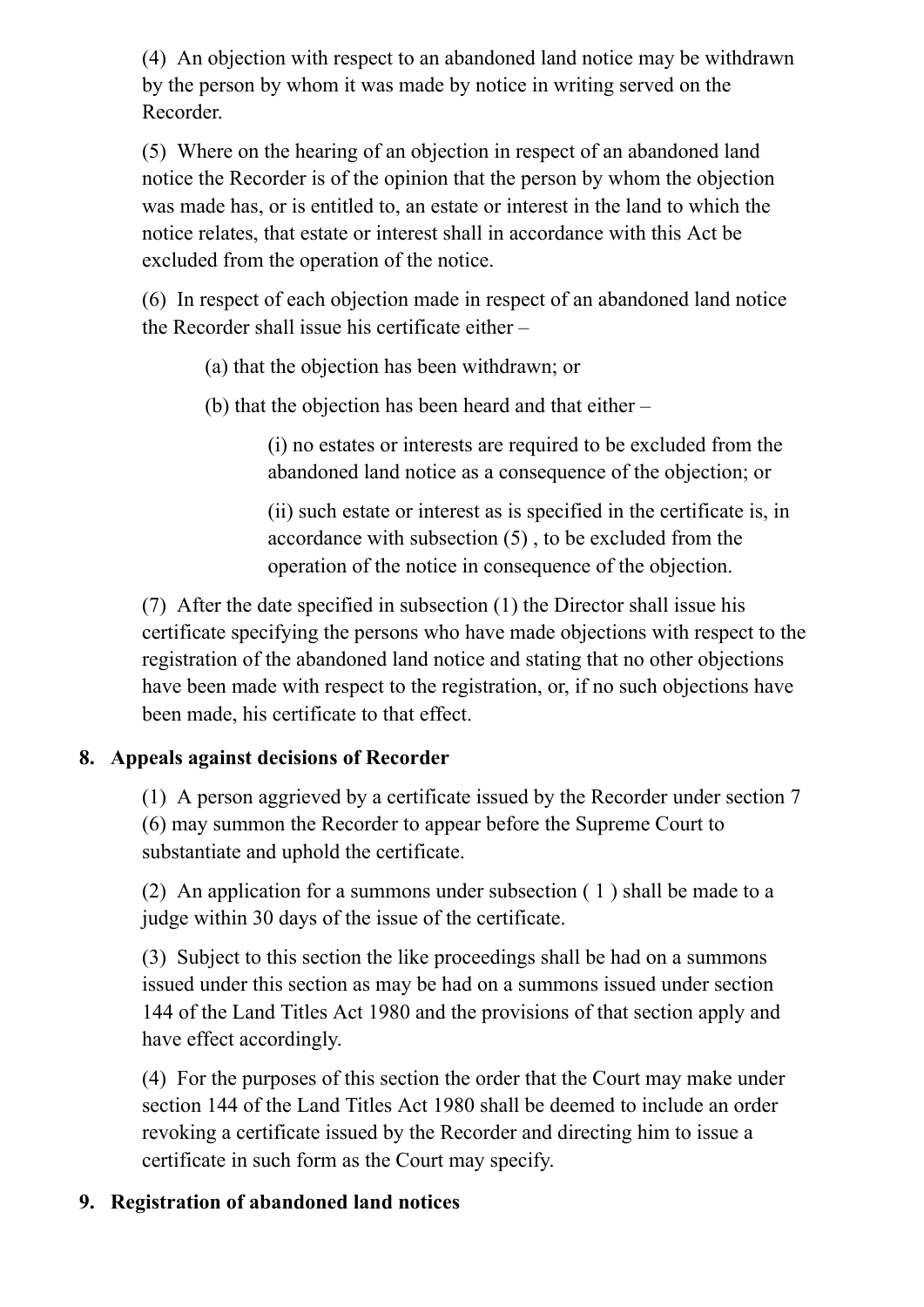(1) The Minister may cause an abandoned land notice to be registered in accordance with this section in respect of any land to which it relates –

(a) within 6 months of the date referred to in [section](#page-3-1) 7 [\(1\)](#page-3-3) ; or

(b) within 30 days of the disposal of all the objections to the registration of the notice.

(2) For the purposes of this section an objection shall be deemed to be disposed of when a certificate has been issued by the Recorder under [section](#page-3-1) 7 in respect of the objection and no proceedings or further proceedings may be taken under [section](#page-4-0) 8 in respect of that certificate.

(3) No abandoned land notice shall be registered in respect of any land unless, as a consequence of its registration, there will be vested in the Crown a fee simple estate in that land.

<span id="page-5-0"></span>(4) The registration of an abandoned land notice in respect of any land is effected –

(a) if the land is land under the Land [Titles](https://www.legislation.tas.gov.au/view/html/inforce/2002-07-01/act-1980-019) Act 1980 , by causing the relevant documents to be lodged in the office of the Recorder; or

(b) if the land is not land under that Act, by causing those documents to be registered under the [Registration](https://www.legislation.tas.gov.au/view/html/inforce/2002-07-01/act-1935-024) of Deeds Act 1935 in like manner as a judgment may be so registered.

(5) In relation to an abandoned land notice the relevant documents are –

(a) a certified copy of the notice;

(b) the certificates (if any) issued by the Recorder under [section](#page-3-1) 7 [\(6\)](#page-4-3) in respect of the notice; and

(c) the certificate issued by the Director under [section](#page-3-1) 7 [\(7\)](#page-4-4) in respect of the notice.

(6) Where the relevant documents are lodged in the office of the Recorder under [subsection](#page-5-0) (4) he shall register the Crown as proprietor of the land to which the documents refer.

(7) For the purpose of registering the relevant documents pursuant to this section under the [Registration](https://www.legislation.tas.gov.au/view/html/inforce/2002-07-01/act-1935-024) of Deeds Act 1935 those documents shall be deemed to be an instrument to which the Minister is a party.

<span id="page-5-1"></span>(8) [Subsection](https://www.legislation.tas.gov.au/view/html/inforce/2002-07-01/act-1980-019) (4) does not apply to land that is not subject to the Land Titles Act 1980 and has not been conveyed or alienated for a legal estate by or on behalf of the Crown and registration of an abandoned land notice in respect of any such land is effected by the endorsement of a certified copy of that notice with a certificate signed by or on behalf of the Minister stating that the notice has been registered under this section.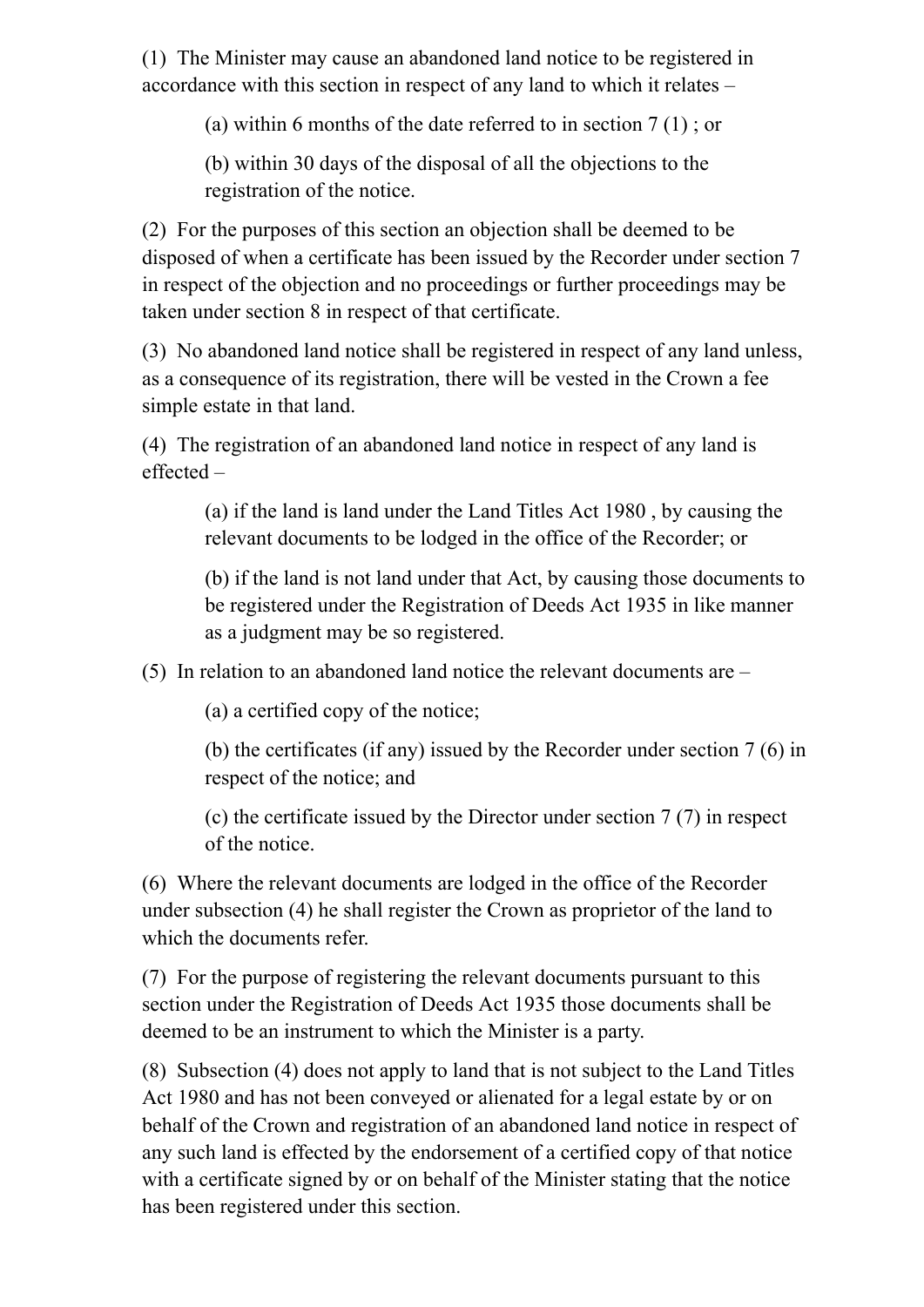(9) Where an abandoned land notice has been registered under [subsection](#page-5-1) (8) the relevant documents shall be filed and kept by the Director in such manner as the Director thinks fit.

(10) For the purposes of this section an abandoned land notice shall be deemed to affect any estates or interests excluded from the operation thereof.

## <span id="page-6-0"></span>**10. Effect of registration of abandoned land notices**

(1) Where an abandoned land notice has been registered the land specified therein reverts to and revests in the Crown absolutely freed and discharged from all estates and interests, save only such rights as may have been excluded from the operation of the notice pursuant to [section](#page-2-0) 5 or [section](#page-3-1) 7 .

(2) Where under this section any land reverts to and revests in the Crown there also vests in the Crown all estates and interests appurtenant thereto.

(3) Where there is excluded from the operation of an abandoned land notice an estate or interest that was not subsisting immediately before the notice was registered, that estate or interest shall be deemed to have been created on the registration of that notice.

<span id="page-6-3"></span>(4) Subject to [subsection](#page-6-2) (5) , upon registering the Crown as proprietor of land pursuant to [section](#page-4-1) 9 , the Recorder shall issue a certificate of title in the Crown's name to the Director.

<span id="page-6-2"></span>(5) [Subsection](#page-6-3) (4) does not apply in respect of any land if at the time of the registration of the abandoned land notice there is lodged at the office of the Recorder a direction by the Director that the land is to cease to be subject to the Land [Titles](https://www.legislation.tas.gov.au/view/html/inforce/2002-07-01/act-1980-019) Act 1980 ; and if such a direction is so lodged the land ceases to be so subject and the Recorder shall make in the Register such cancellations and entries as he considers necessary as a consequence thereof.

# <span id="page-6-1"></span>**11. Compensation in respect of registration of abandoned land notices**

(1) A person who, consequent upon the registration of an abandoned land notice is deprived, wholly or in part, of an estate or interest in any land is entitled to claim compensation under this Act, but no such claim shall be made after the expiration of 12 years from the registration of the notice.

(2) A claim for compensation under this section shall be made in writing to the Director.

(3) Where a claim has been made under this section the Minister, on behalf of the Crown, may enter into such agreement with the claimant as he considers just and reasonable in the circumstances in settlement of the claim, and this Act authorizes the doing of such things as may be necessary to carry out the agreement.

(4) Where a claim is made under this section the Minister may, by written notice given to the claimant, reject the claim.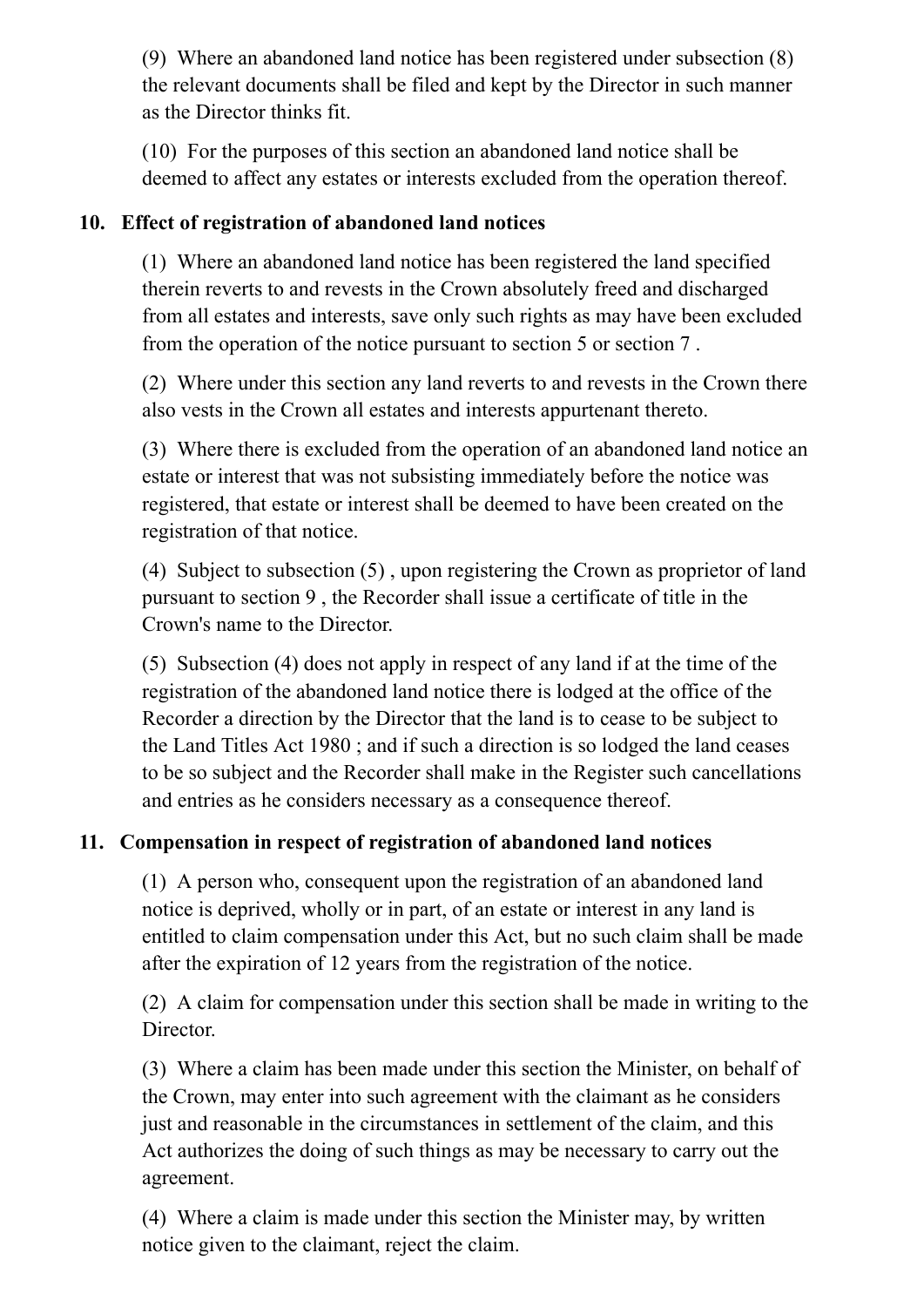(4A) If no agreement in settlement of the claim is reached within 60 days of the claim being made to the Minister, the claim is taken to have been rejected by the Minister at the expiration of that period.

(5) If the Minister rejects a claim or the claim is taken to have been rejected by the Minister, the person who made the claim may apply to the Magistrates Court (Administrative Appeals Division) for a review of the rejection of the claim.

(6) Where the Magistrates Court (Administrative Appeals Division) on the review of the rejection of a claim awards compensation in respect of any estate or interest of which a person has been deprived under this Act the amount of that compensation is recoverable by that person from the Minister as a debt due from the Crown.

(7) The compensation payable under this section as a consequence of the registration of an abandoned land notice shall be determined as at the date of the registration of the notice.

(8) A certificate signed by the Valuer-General or the Deputy Valuer-General as to the value of any land or of any estate or interest in land at a date specified in the certificate is, in any proceedings pursuant to this section, *prima facie* evidence that that was the value of that land at that date.

(9) Subject to this section the provisions of [Division](https://www.legislation.tas.gov.au/view/html/inforce/2002-07-01/act-1993-023#HP3@HD2@EN) 2 of Part 3 of the Land Acquisition Act 1993 so far as they are applicable apply to the [determination](https://www.legislation.tas.gov.au/view/html/inforce/2002-07-01/act-1993-023) of compensation under this Act as they apply to the determination of compensation under that Act.

(10) Compensation under this section bears interest at the rate of 5 per cent per annum from the date on which the claim therefor was made until payment thereof is made.

(11) No compensation is payable to any person under this section in respect of any estate or interest in land unless that estate or interest was vested in him immediately before the registration of the abandoned land notice or that estate or interest would have devolved on him by operation of law if that notice had not been registered, and that compensation shall not be paid unless –

(a) the grant or certificate of title to the land has been lodged with the Recorder; or

(b) the last conveyance of, or document of title to, the land has been delivered to the Crown Solicitor.

 $(12)$  . . . . . . . .

# <span id="page-7-0"></span>**12. Subsequent dealings with revested lands**

<span id="page-7-1"></span>(1) Subject to this Act where any land is vested in the Crown under this Act that land may be disposed of or otherwise dealt with in like manner as if it